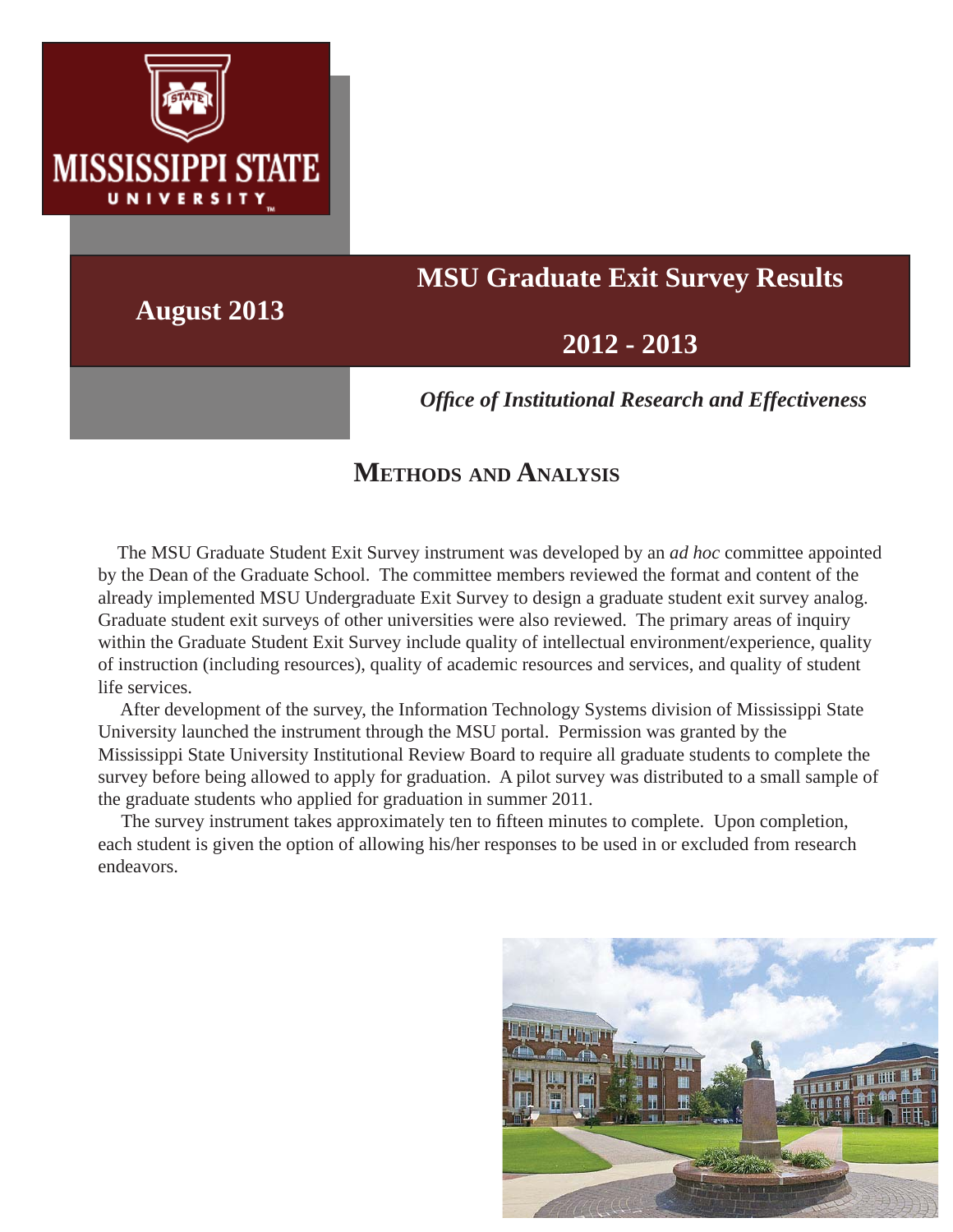#### **SURVEY RESULTS**

This report provides analysis of the 2012 - 2013 graduating students' (1) quality of intellectual environment/experience; (2) quality of instruction (including resources); (3) quality of academic resources and services; and (4) quality of student life services.

During 2012 - 2013, there were 951 students who were awarded a graduate degree and completed the survey. Of those 951 students, 819 gave permission for data results to be disseminated aggregately.

#### **Demographics**

Of the 819 graduates responding to the survey, 72.9% represent White, 12.7% represent Black/ African American, and 14.4% represents the other ethnicities. 5.3% of the graduates obtained their MSU degree from the Meridian Campus and 25.2% of the graduates obtained their MSU degree through Academic Outreach. 49.7% are female and 50.3% are male. 88.6% are U.S. Citizens and 11.4% are International students. 12.9% of the students graduated with a Doctoral degree, 2.6% of the students graduated with an Education Specialist degree, and 84.5% of the students graduated with a Master degree.

#### **GENERAL QUESTIONS**

|                                                                                                  | <b>Yes</b> | No    |
|--------------------------------------------------------------------------------------------------|------------|-------|
| Did you graduate in the degree area/discipline in which<br>you initially enrolled?               | 95.1%      | 4.9%  |
| Have your career plans changed from what you<br>intended when you first entered graduate school? | 19.4%      | 80.6% |

| What describes your immediate<br>postgraduate plans? | Percentage<br>of responses |
|------------------------------------------------------|----------------------------|
| Seeking employment                                   | 35.5%                      |
| Employed or accepted a position                      | 48%                        |
| Seeking additional study                             | 6.2%                       |
| Engaged in additional study/training                 | 6.2%                       |
| Undecided                                            | 4%                         |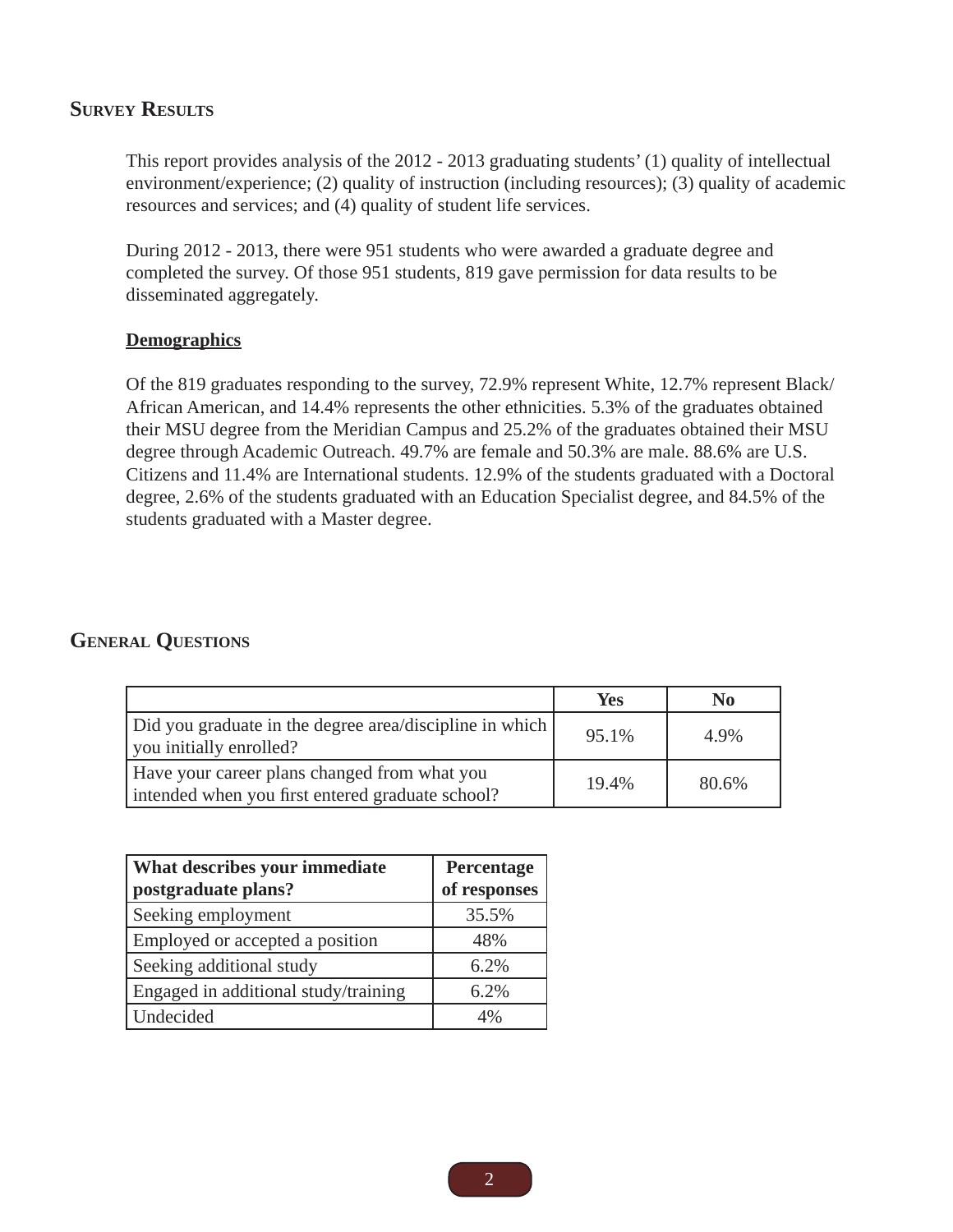## **GENERAL QUESTIONS (CONT.)**

| If you selected "Employed or accepted a<br>position" above, please select type: | Percentage<br>of responses |
|---------------------------------------------------------------------------------|----------------------------|
| Education (PK-12)                                                               | 12.5%                      |
| Education (University or College Faculty)                                       | 4.3%                       |
| <b>Education (University or College Staff)</b>                                  | 7.4%                       |
| Government                                                                      | 8.8%                       |
| Private Sector (Business/Industry)                                              | 17%                        |
| Other                                                                           | 2.7%                       |
| N/A                                                                             | 47.4%                      |

| If you selected "Engaged in additional"<br>study/training" above, indicate the type<br>of study: | Percentage<br>of responses |
|--------------------------------------------------------------------------------------------------|----------------------------|
| Doctoral Study                                                                                   | 8.7%                       |
| <b>Postdoctoral Research Associate</b>                                                           | 1.3%                       |
| Traineeship                                                                                      | 0.6%                       |
| Other Study                                                                                      | 1.1%                       |
| N/A                                                                                              | 88.3%                      |

| Where do you intend to live/work/study<br>immediately after receiving your<br>degree? | Percentage<br>of responses |
|---------------------------------------------------------------------------------------|----------------------------|
| At Mississippi State University                                                       | 11.6%                      |
| In Mississippi                                                                        | 36.1%                      |
| Not in Mississippi but in the U.S.                                                    | 49%                        |
| Not in the U.S.                                                                       | 3.3%                       |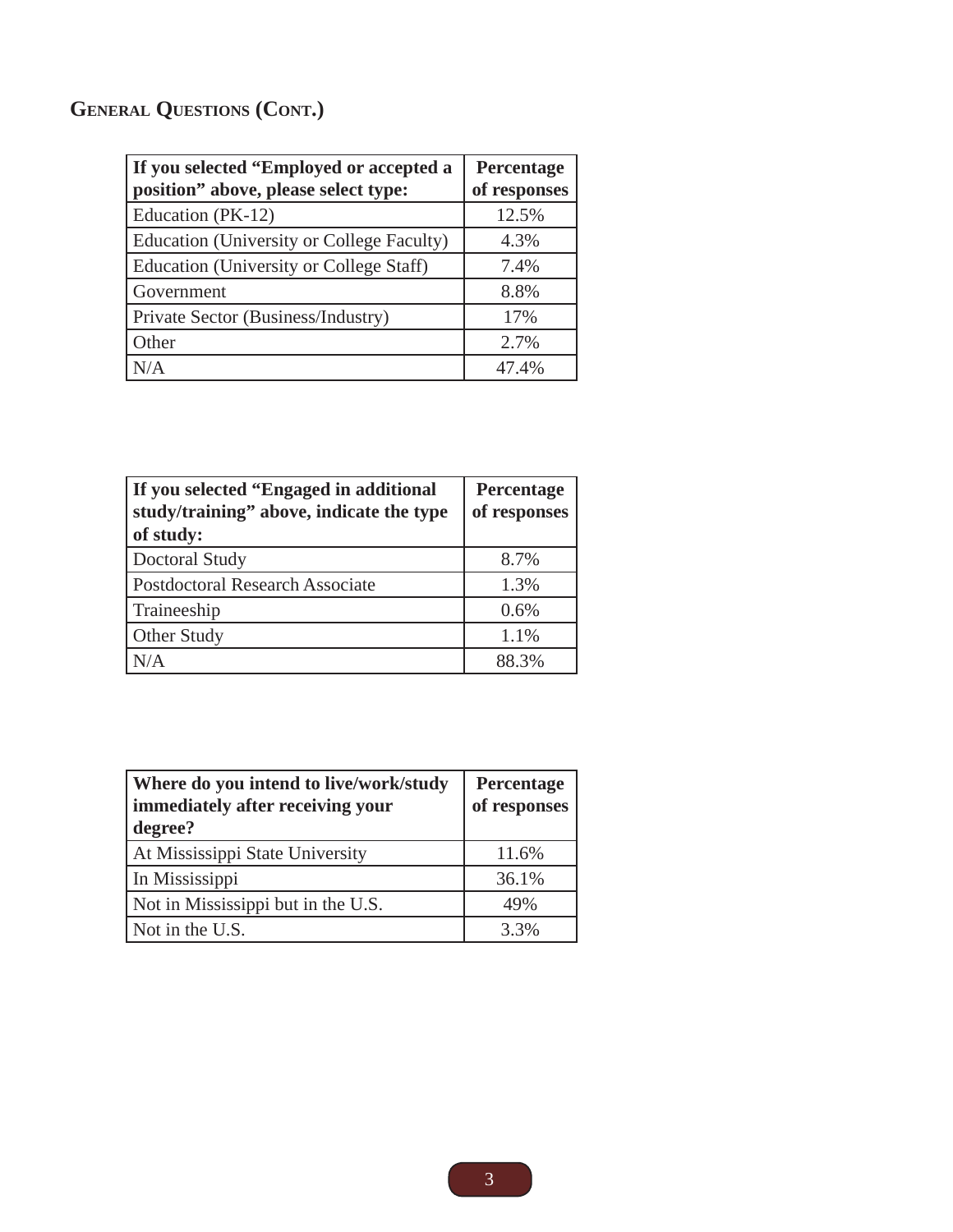### **QUALITY OF INTELLECTUAL ENVIRONMENT/EXPERIENCE**

Respondents were to indicate their level of satisfaction with what they learned or attained at MSU for each item represented in the following table. If they had no experience, they were to indicate NA.

| <b>Quality of Intellectual Environment/</b><br><b>Experience</b>                                                                         | $\frac{0}{0}$<br><b>Strongly</b><br><b>Satisfied</b> | $\frac{0}{0}$<br><b>Satisfied</b> | $\frac{0}{0}$<br><b>Neutral</b> | $\frac{0}{0}$<br><b>Dissatisfied</b> | $\frac{0}{0}$<br><b>Strongly</b><br><b>Dissatisfied</b> | <b>NA</b>      | <b>Mean</b>    |
|------------------------------------------------------------------------------------------------------------------------------------------|------------------------------------------------------|-----------------------------------|---------------------------------|--------------------------------------|---------------------------------------------------------|----------------|----------------|
| Graduate courses exhibited advanced<br>academic content                                                                                  | 45.3%                                                | 49.1%                             | 4.4%                            | 1.1%                                 | 0.1%                                                    | $\overline{0}$ | 4.4            |
| Adequate frequency of course offerings                                                                                                   | 26.2%                                                | 49.8%                             | 13.2%                           | 9%                                   | 1.8%                                                    | $\mathbf{1}$   | 3.9            |
| Variety of courses that were taught                                                                                                      | 30.4%                                                | 47.3%                             | 13.9%                           | 7.3%                                 | 1%                                                      | $\mathbf{1}$   | $\overline{4}$ |
| Highly improved ability to communicate<br>effectively                                                                                    | 38.6%                                                | 49.6%                             | 11.3%                           | 0.5%                                 | 0%                                                      | 5              | 4.3            |
| Obtained the fundamental knowledge<br>necessary to compete successfully in your<br>field                                                 | 43%                                                  | 50.4%                             | 5.9%                            | 0.6%                                 | 0.1%                                                    | $\overline{3}$ | 4.4            |
| Acquired technical and research skills<br>necessary for success                                                                          | 41.5%                                                | 50.3%                             | 6.7%                            | 1.3%                                 | 0.1%                                                    | $\overline{0}$ | 4.3            |
| Learned to analyze and evaluate<br>competing or contradictory information or<br>points of view on a variety of topics                    | 41.2%                                                | 51%                               | 7%                              | 0.7%                                 | 0%                                                      | $\overline{4}$ | 4.3            |
| Gained a comprehensive understanding of<br>professional ethics                                                                           | 45%                                                  | 47.4%                             | 6.6%                            | 0.9%                                 | 0.1%                                                    | 4              | 4.4            |
| Opportunity for personal development of<br>multicultural and global perspectives                                                         | 33.9%                                                | 43.4%                             | 19.6%                           | 2.8%                                 | 0.3%                                                    | 29             | 4.1            |
| Opportunities for intellectual enhancement<br>through interaction and networking with<br>other graduate students within your<br>program  | 40.4%                                                | 44.9%                             | 12.1%                           | 2.2%                                 | 0.4%                                                    | 8              | 4.2            |
| Opportunities for intellectual enhancement<br>through interaction and networking with<br>other graduate students outside your<br>program | 25.4%                                                | 38%                               | 27.6%                           | 7%                                   | 2%                                                      | 63             | 3.8            |
| Value of providing on-campus graduate<br>research symposium                                                                              | 21.7%                                                | 37.8%                             | 35.8%                           | 3.4%                                 | 1.3%                                                    | 210            | 3.8            |
| Availability of opportunities for volunteer<br>or community service work                                                                 | 24.2%                                                | 38.4%                             | 32%                             | 4.3%                                 | 1.1%                                                    | 175            | 3.8            |
| Enhanced appreciation for cultural<br>diversity                                                                                          | 29.8%                                                | 41.4%                             | 25.6%                           | 2.3%                                 | 0.9%                                                    | 80             | 4              |
| Overall quality of program                                                                                                               | 43.5%                                                | 48.7%                             | 5.3%                            | 2.4%                                 | 0.1%                                                    | $\overline{2}$ | 4.3            |
| Overall quality of campus intellectual<br>environment/experience                                                                         | 41%                                                  | 49.3%                             | 7.2%                            | 2.2%                                 | 0.3%                                                    | 58             | 4.3            |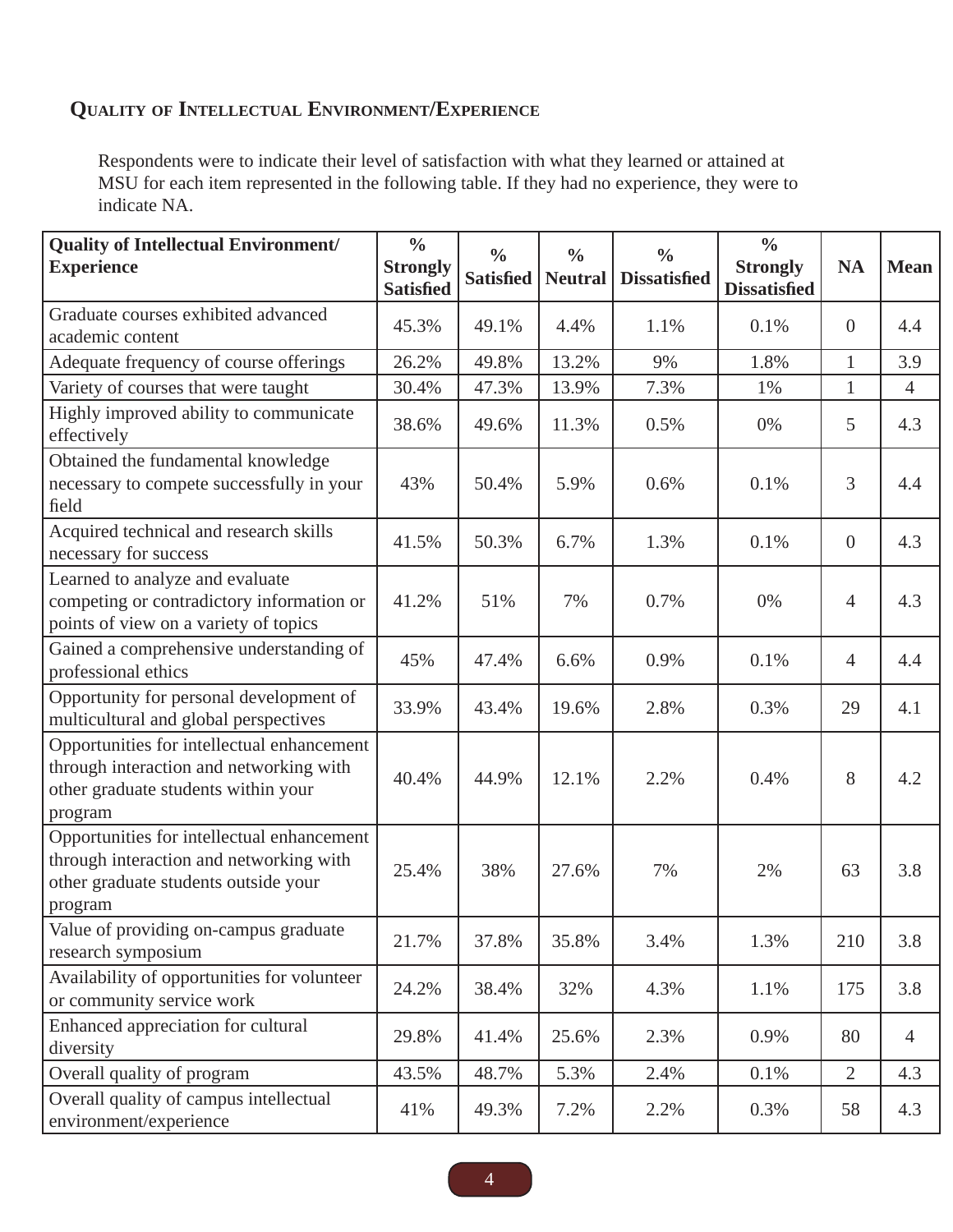### **QUALITY OF INSTRUCTION (INCLUDING RESOURCES)**

Respondents were to indicate their level of satisfaction with the quality of instruction (including resources) received at MSU for each item represented in the following table. If they had no experience with the services, they were to indicate NA.

| <b>Quality of Instruction</b><br>(Including Resources)                 | $\frac{0}{0}$<br><b>Strongly</b><br><b>Satisfied</b> | $\frac{0}{0}$<br><b>Satisfied</b> | $\frac{0}{0}$<br><b>Neutral</b> | $\frac{0}{0}$<br><b>Dissatisfied</b> | $\frac{0}{0}$<br><b>Strongly</b><br><b>Dissatisfied</b> | <b>NA</b>      | <b>Mean</b>    |
|------------------------------------------------------------------------|------------------------------------------------------|-----------------------------------|---------------------------------|--------------------------------------|---------------------------------------------------------|----------------|----------------|
| Accessibility of faculty                                               | 49.4%                                                | 44.2%                             | 4.8%                            | 1.3%                                 | 0.2%                                                    | $\overline{4}$ | 4.4            |
| Faculty advising                                                       | 49.3%                                                | 38.2%                             | 8.6%                            | 3.2%                                 | 0.7%                                                    | 13             | 4.3            |
| Mentoring received from<br>major professor/graduate<br>committee       | 49.2%                                                | 34.5%                             | 12.7%                           | 2.4%                                 | 1.2%                                                    | 71             | 4.3            |
| Thesis/dissertation<br>direction                                       | 41.4%                                                | 34.9%                             | 19.2%                           | 2.3%                                 | 2.1%                                                    | 341            | 4.1            |
| Classrooms (including)<br>associated instructional<br>technology)      | 35.1%                                                | 49.2%                             | 10.6%                           | 4.3%                                 | 0.8%                                                    | 90             | 4.1            |
| Laboratory facilities                                                  | 33.1%                                                | 43.6%                             | 17.3%                           | 4.6%                                 | 1.4%                                                    | 317            | $\overline{4}$ |
| Laboratory equipment<br>and/or research facilities                     | 32.9%                                                | 43.8%                             | 17.2%                           | 4.5%                                 | 1.6%                                                    | 303            | $\overline{4}$ |
| Accessibility of<br>laboratory equipment<br>and/or research facilities | 36.3%                                                | 43.9%                             | 15.3%                           | 3.8%                                 | 0.8%                                                    | 295            | 4.1            |
| Overall quality of<br>instruction (delivery &<br>learning outcomes)    | 42%                                                  | 52.2%                             | 4.3%                            | 1.4%                                 | 0.1%                                                    | 11             | 4.3            |

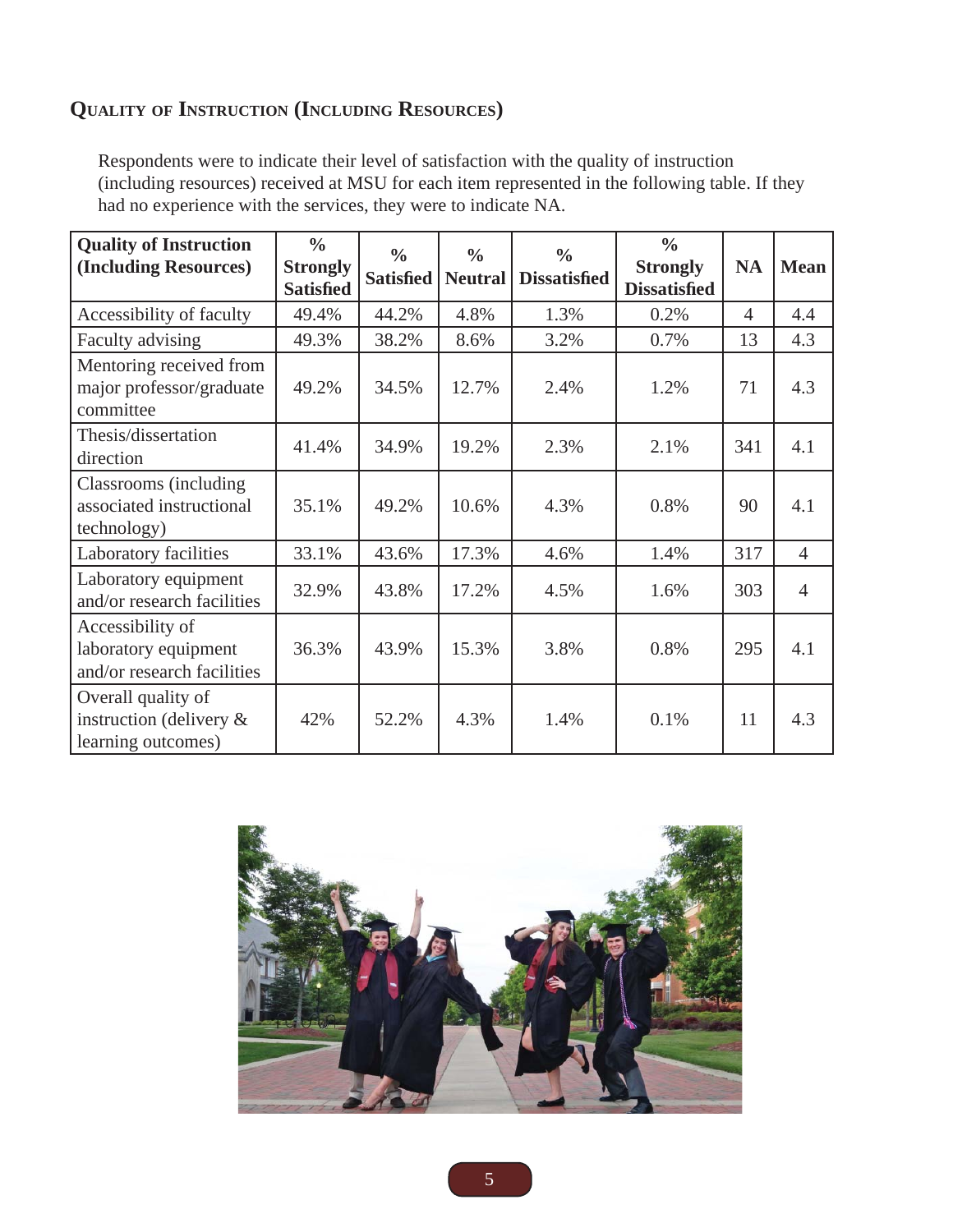## **QUALITY OF ACADEMIC RESOURCES AND SERVICES**

Respondents were to indicate their level of satisfaction with academic resources and services provided at MSU for each area represented in the following table. If they had no experience with the services, they were to indicate NA.

| <b>Quality of Academic Resources and</b><br><b>Services</b>                                                                                 | $\frac{0}{0}$<br><b>Strongly</b><br><b>Satisfied</b> | $\frac{0}{0}$<br><b>Satisfied</b> | $\frac{0}{0}$<br><b>Neutral</b> | $\frac{0}{0}$<br><b>Dissatisfied</b> | $\frac{0}{0}$<br><b>Strongly</b><br><b>Dissatisfied</b> | <b>NA</b> | <b>Mean</b>    |
|---------------------------------------------------------------------------------------------------------------------------------------------|------------------------------------------------------|-----------------------------------|---------------------------------|--------------------------------------|---------------------------------------------------------|-----------|----------------|
| Resources and services provided by<br><b>University Libraries</b>                                                                           | 40.6%                                                | 48.8%                             | 8.3%                            | 1.7%                                 | 0.6%                                                    | 48        | 4.3            |
| Ability to access computer services and ITS<br>support (i.e. On-Campus portal,<br>blackboards, software, etc.)                              | 40.3%                                                | 49.6%                             | 7.4%                            | 2%                                   | 0.6%                                                    | 23        | 4.3            |
| Ability to access on-campus computers                                                                                                       | 42.1%                                                | 45.6%                             | 11.2%                           | 0.6%                                 | 0.5%                                                    | 170       | 4.3            |
| Information about admission requirements,<br>matriculation, and graduation provided<br>through the Bulletin of the Graduate School          | 31.5%                                                | 43.8%                             | 20.1%                           | 3.3%                                 | 1.3%                                                    | 63        | $\overline{4}$ |
| Information about admission requirements,<br>matriculation, and graduation provided<br>through the Office of the Graduate School<br>Website | 33.6%                                                | 45.3%                             | 16.6%                           | 3.4%                                 | 1%                                                      | 31        | 4.1            |
| Overall informational value and user<br>friendliness of the Office of the Graduate<br><b>School Website</b>                                 | 33.2%                                                | 45.3%                             | 17.3%                           | 3%                                   | 1.3%                                                    | 26        | 4.1            |
| Information and orientation activities<br>provided at orientation for new graduate<br>students (New Graduate Student<br>Orientation)        | 32%                                                  | 39.8%                             | 21.9%                           | 5.2%                                 | 1.1%                                                    | 170       | $\overline{4}$ |
| <b>Graduate Teaching Assistant Workshop</b>                                                                                                 | 27.4%                                                | 35.4%                             | 26.9%                           | 5.6%                                 | 4.6%                                                    | 407       | 3.8            |
| Information provided at orientation for new<br>international graduate students ("Find your<br>Feet")                                        | 30.5%                                                | 37%                               | 29.4%                           | 2.5%                                 | 0.6%                                                    | 462       | 3.9            |
| Departmental adherence to published policy<br>and degree requirements being followed                                                        | 38%                                                  | 48.3%                             | 12.3%                           | 1%                                   | 0.3%                                                    | 33        | 4.2            |
| Information about current academic<br>calendars and descriptions of grading<br>policies and refund policies are easily<br>accessible        | 36.6%                                                | 49.3%                             | 11.8%                           | 1.7%                                 | 0.6%                                                    | 13        | 4.2            |
| Recruitment materials and presentations are<br>accurate representations of the institution's<br>practices and policies                      | 35.5%                                                | 49.1%                             | 14.3%                           | 0.9%                                 | 0.1%                                                    | 79        | 4.2            |
| Services provided by the Office of the<br><b>Graduate School</b>                                                                            | 33.9%                                                | 47%                               | 16%                             | 1.9%                                 | 1.3%                                                    | 25        | 4.1            |
| Service to provide awareness of<br>opportunities/resources to fund your<br>education                                                        | 30.1%                                                | 41.3%                             | 22%                             | 4.3%                                 | 2.2%                                                    | 59        | 3.9            |